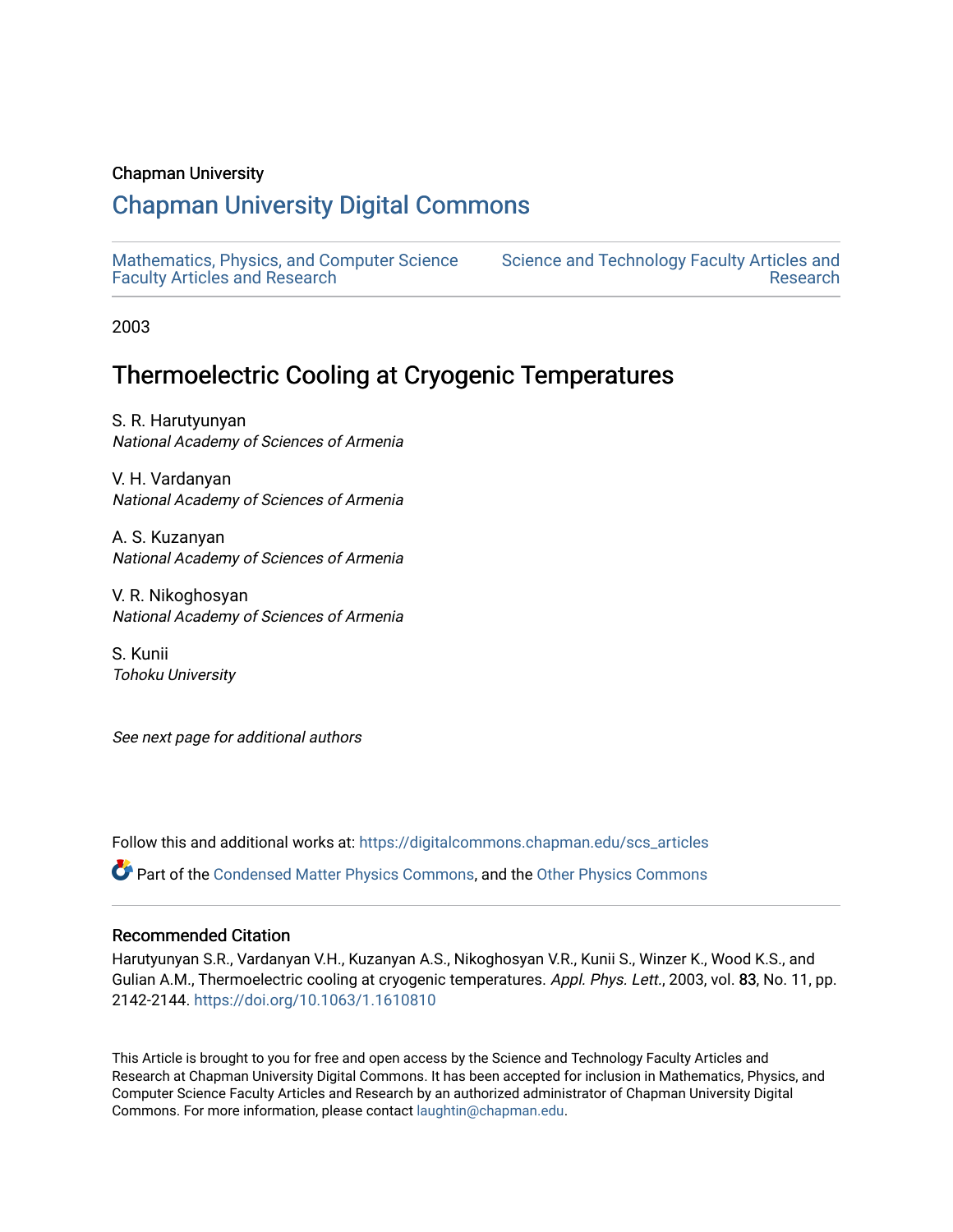### Thermoelectric Cooling at Cryogenic Temperatures

#### **Comments**

This article was originally published in Applied Physics Letters, volume 83, issue 11, in 2003. <https://doi.org/10.1063/1.1610810>

# Copyright

American Institute of Physics

#### Authors

S. R. Harutyunyan, V. H. Vardanyan, A. S. Kuzanyan, V. R. Nikoghosyan, S. Kunii, K. S. Wood, and Armen Gulian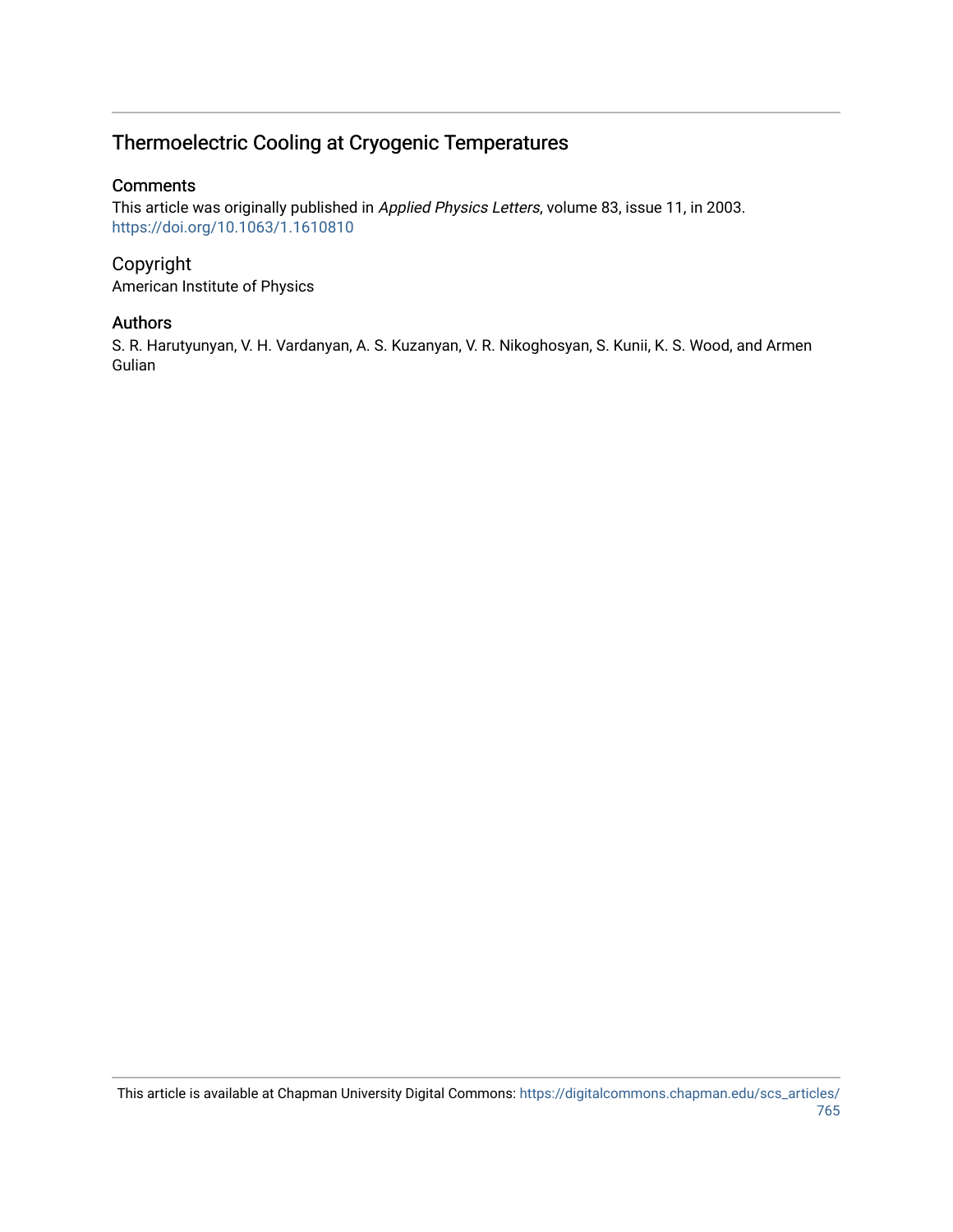**Applied Physics** Letters

### Thermoelectric cooling at cryogenic temperatures

[S. R. Harutyunyan,](http://apl.aip.org/search?sortby=newestdate&q=&searchzone=2&searchtype=searchin&faceted=faceted&key=AIP_ALL&possible1=S. R. Harutyunyan&possible1zone=author&alias=&displayid=AIP&ver=pdfcov) [V. H. Vardanyan](http://apl.aip.org/search?sortby=newestdate&q=&searchzone=2&searchtype=searchin&faceted=faceted&key=AIP_ALL&possible1=V. H. Vardanyan&possible1zone=author&alias=&displayid=AIP&ver=pdfcov), [A. S. Kuzanyan,](http://apl.aip.org/search?sortby=newestdate&q=&searchzone=2&searchtype=searchin&faceted=faceted&key=AIP_ALL&possible1=A. S. Kuzanyan&possible1zone=author&alias=&displayid=AIP&ver=pdfcov) [V. R. Nikoghosyan](http://apl.aip.org/search?sortby=newestdate&q=&searchzone=2&searchtype=searchin&faceted=faceted&key=AIP_ALL&possible1=V. R. Nikoghosyan&possible1zone=author&alias=&displayid=AIP&ver=pdfcov), [S. Kunii](http://apl.aip.org/search?sortby=newestdate&q=&searchzone=2&searchtype=searchin&faceted=faceted&key=AIP_ALL&possible1=S. Kunii&possible1zone=author&alias=&displayid=AIP&ver=pdfcov) et al.

Citation: [Appl. Phys. Lett. 8](http://apl.aip.org/?ver=pdfcov)3, 2142 (2003); doi: 10.1063/1.1610810 View online: [http://dx.doi.org/10.1063/1.1610810](http://link.aip.org/link/doi/10.1063/1.1610810?ver=pdfcov) View Table of Contents: [http://apl.aip.org/resource/1/APPLAB/v83/i11](http://apl.aip.org/resource/1/APPLAB/v83/i11?ver=pdfcov) Published by the [American Institute of Physics.](http://www.aip.org/?ver=pdfcov)

### Additional information on Appl. Phys. Lett.

Journal Homepage: [http://apl.aip.org/](http://apl.aip.org/?ver=pdfcov) Journal Information: [http://apl.aip.org/about/about\\_the\\_journal](http://apl.aip.org/about/about_the_journal?ver=pdfcov) Top downloads: [http://apl.aip.org/features/most\\_downloaded](http://apl.aip.org/features/most_downloaded?ver=pdfcov) Information for Authors: [http://apl.aip.org/authors](http://apl.aip.org/authors?ver=pdfcov)

### **ADVERTISEMENT**



TREK, INC. • 11601 Maple Ridge Road, Medina, NY 14103 USA • Toll Free in USA 1-800-FOR-TREK • (t)+1-585-798-3140 • (f)+1-585-798-3106 • sales@trekinc.com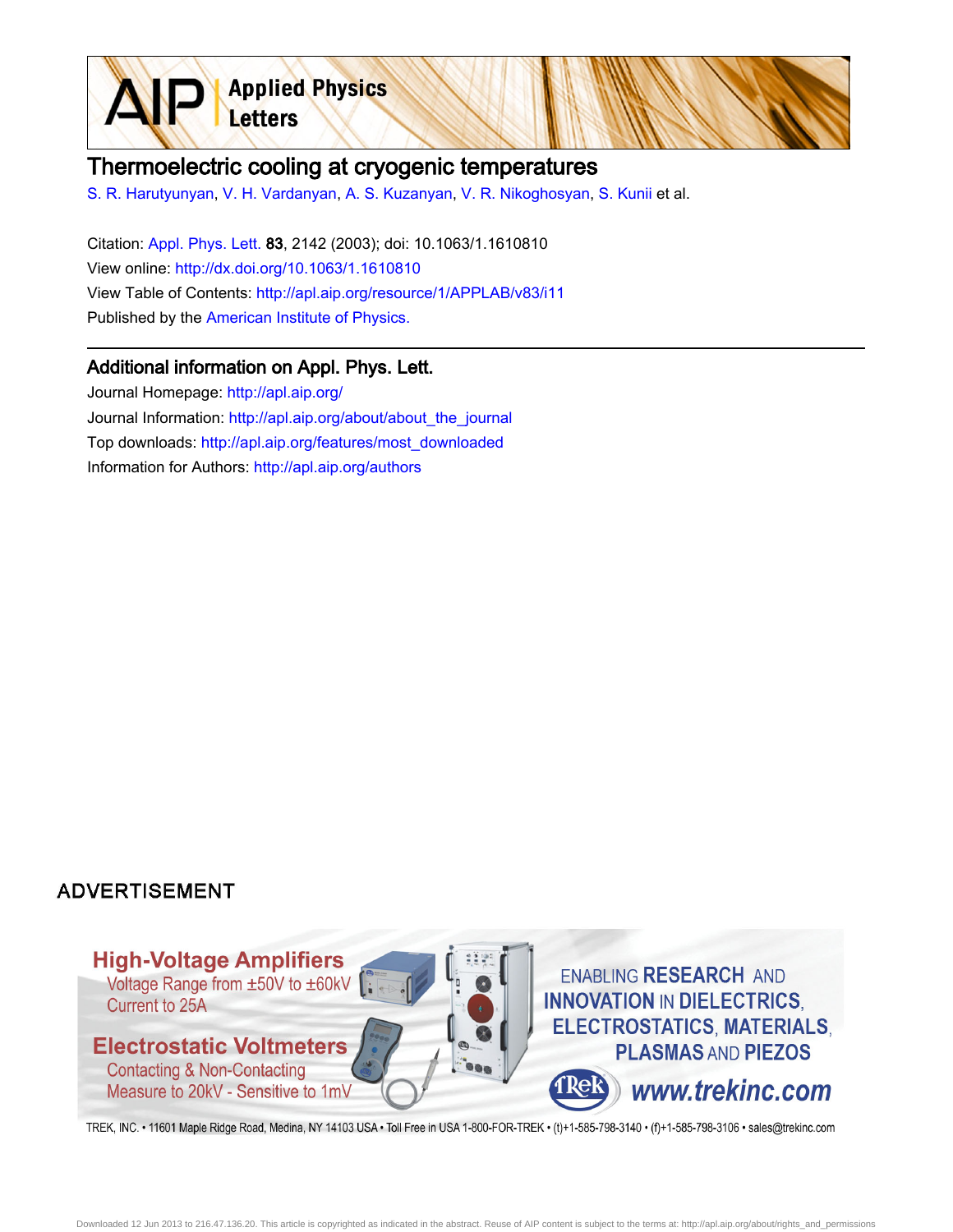#### **Thermoelectric cooling at cryogenic temperatures**

S. R. Harutyunyan, V. H. Vardanyan, A. S. Kuzanyan, and V. R. Nikoghosyan *Physics Research Institute, National Academy of Sciences, Ashtarak, 378410, Armenia*

S. Kunii *Department of Physics, Tohoku University, Sendai, 980-8578, Japan*

K. S. Wood *Naval Research Laboratory, Washington DC, 20375*

A. M. Gulian<sup>a)</sup> *Physics Art Frontiers, Naval Research Laboratory, Washington DC, 20375*

(Received 28 March 2003; accepted 21 July 2003)

Experimental results demonstrating Peltier cooling below 10 K are reported, using crystals of the thermoelectric cerium hexaboride (CeB<sub>6</sub>). Direct measurements of the Peltier cooling showed  $\delta T$ up to  $\sim$  0.2 K in magnitude at *T* $\sim$  4 – 5 K. All three kinetic parameters: resistivity ( $\rho$ ), heat conductivity  $(k)$ , and Seebeck coefficient  $(S)$ , characterizing the thermoelectric figure of merit *ZT*  $=$   $S^2T/\rho k$ , were measured, giving high-confidence results.  $\odot$  2003 American Institute of Physics.  $[DOI: 10.1063/1.1610810]$ 

Recently, it was proposed to use lanthanum (cerium) hexaborides as sensors for low-temperature photon detectors.<sup>1</sup> Another possible application is conversion of electric energy into negative heat fluxes, i.e., thermoelectric refrigeration using the Peltier effect. This short report announces the achievement of Peltier cooling below 10 K using crystals of  $CeB_6$ , a Kondo metal well described in the literature. $2-5$ 

Crystals of  $CeB_6$  were grown by a floating zone method under pressurized high-purity argon gas. Details were similar to those in Ref. 2. Two bars of  $CeB_6$  were cut from two ingots by spark erosion. They have dimensions  $9.9 \times 0.8$  $\times$ 0.8 mm<sup>3</sup> (sample No. 1) and 8.1 $\times$ 1.46 $\times$ 0.93 mm<sup>2</sup> (sample No. 2), with long dimension parallel to the  $\langle 110 \rangle$ orientation.

We measured independently all parameters required to determine the thermoelectric figure of merit  $(ZT)$ . Resistivity was measured with a four-probe ac technique. Heat conductivity was measured in a standard steady-state heat flow method. Thermoelectric power was measured by a conventional direct current differential technique using copper leads. As Fig. 1 demonstrates, saturation of the resistivity, the peak Seebeck coefficient, and the behavior of thermal conductivity follow theoretical expectations for Kondo materials.<sup>6</sup>

The setup used for the Peltier cooling measurement is shown in Fig. 2. When the switch is in position 1, direct current through the sample produces heating at the free end. When the switch is in position 2 the free end is cooling. The sizes of current leads and thermocouples were chosen to minimize spurious in- and out-flow of heat, e.g., thermocouple wires were 40  $\mu$ m diam and lengths 10 cm (for constantan) and 15 cm (for copper).

The other end of the sample, owing to a good thermal

contact with the heatbath, remained at temperature  $T_0$ . Absolute accuracy is estimated to be about 20%. Consider the end junction area of the cooler: the Peltier effect depends on the sign of the current:  $Q_P = STI$ . The Joule heat  $(Q_J)$  $=RI^2$ ) is released at the junction ends and in the sample volume. We presume that the major contribution to resistance  $(R)$  is the junction pad at the free end. In steady state, these processes are compensated by heat transport along the sample, along the thermocouples, along the current leads, and by radiative (blackbody) heat transfer:  $Q_P + Q_J = Q$ , where  $Q = G \delta T$  stands for the rate of heat transport due to the corresponding thermal conductance *G*, representing all channels of heat exchange of the free end with the external world, excluding Peltier and Joule mechanisms. One can show that radiative heat transfer is negligibly small since the Al shield at temperature  $T_0$  protects the whole device. We also omit the Thompson effect, because of the relatively small values of *ZT*. Experimental values of  $\delta T(I<0)$  $\equiv \delta T_{\text{ht}}$  and  $\delta T(I>0) \equiv \delta T_{\text{cl}}$  as functions of |*I*| are given in Fig. 3 for different ambient temperatures. The slope of the ''heating'' curves decreases with increasing temperatures since  $d(\delta T_{\text{ht}})/dI \propto G^{-1}$ , and *G* grows with the temperature. The "cooling" curves  $\delta T_{cl}(I)$  have minima at certain values of the current, which follow from a simple model of the quadratic dependence of Joule heat on current versus the linear dependence of the Peltier effect. Assuming *G* is temperature independent in a small region  $\delta T$ , one can find  $I_{\text{min}}=ST/2R$ . At larger values of currents ( $I \geq S T/R$ ) the cooling is not observable: one has a net heating.

Subtracting the experimental curves in Fig. 3, one can isolate the Peltier heat source  $(Fig. 4)$ , the linear behavior of  $Q_P/G$  confirms its nature.

Table I addresses the maximal cooling amplitudes  $\delta T^{\text{max}}$ at different ambient temperatures  $(T_0)$  obtained at corresponding (optimal) values of the current  $(I^{opt})$ . The parasitic heat load grows drastically at higher temperatures when the rate of the heat transfer is large. Since the silver contacts

a)Author to whom correspondence should be addressed; electronic mail: armen.gulian@nrl.navy.mil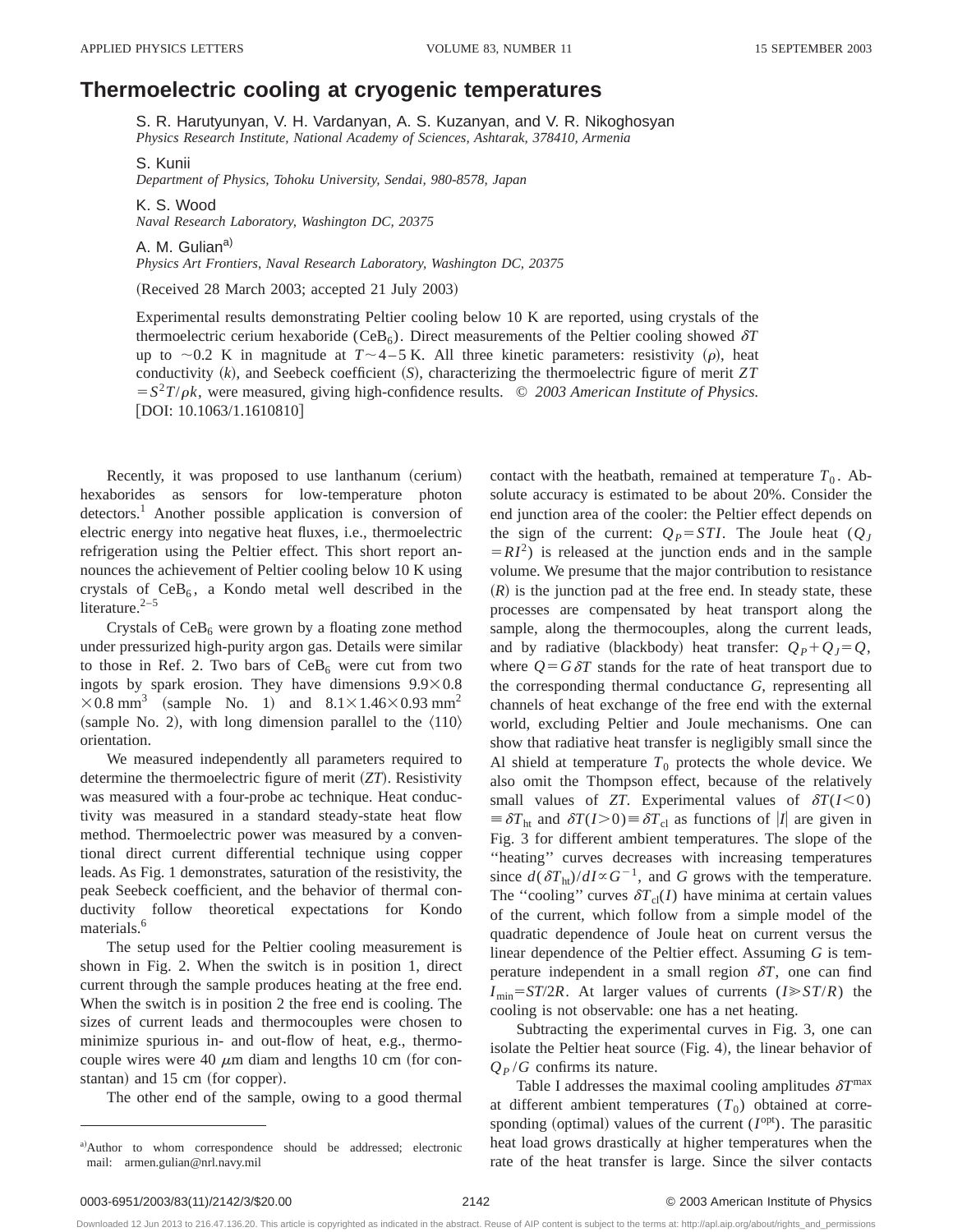

FIG. 1. (Top) Resistivity  $(\rho)$ , thermal conductivity  $(k)$ , and Lorenz number  $(L \equiv k\rho/T)$ . (Bottom) Seebeck coefficient (S) and dimensionless figure of merit ( $ZT = S^2/L$ ) of two single crystals of CeB<sub>6</sub>.

were silver epoxy these pads create large parasitic heat loads, so the comparison favors the low-resistance indium pads. The greatest value of cooling  $\delta T_{\text{cl}}$  is obtained at the temperature  $T=4.5$  K and is equal to  $\delta T_{\text{cl}}^{\text{max}}=0.2$  K at a current *I*  $=40$  mA. It is important to mention that the optimal performance temperature is not determined by the maximum in the Seebeck coefficient, but rather by the maximum in the *ZT* value. This experimental result is expected according to theory.

Lorenz numbers measured in this work coincide with the behavior reported in the literature.<sup>3</sup> There is a major discrepancy between different measurements of  $S$  on  $CeB<sub>6</sub>$  in dif-



FIG. 2. Schematic of the Peltier experiment.



FIG. 3. Cooling and heating of the free end of the crystal. The data were received in the same arrangement where the only difference was the polarity of the dc current.

ferent publications. Reference 4 reports  $S_{\text{max}}$  ~55  $\mu$ V/K at  $T \sim 9$  K. The same value can be found in Ref. 3. Reference 5 reports  $S \sim 265 \mu$ V/K at the same temperatures, hence, the difference is about a factor of 5, unlikely to be an experimental mistake; there is a need to understand this discrepancy. In



#### FIG. 4. Justification of the Peltier cooling.

Downloaded 12 Jun 2013 to 216.47.136.20. This article is copyrighted as indicated in the abstract. Reuse of AIP content is subject to the terms at: http://apl.aip.org/about/rights\_and\_permissions